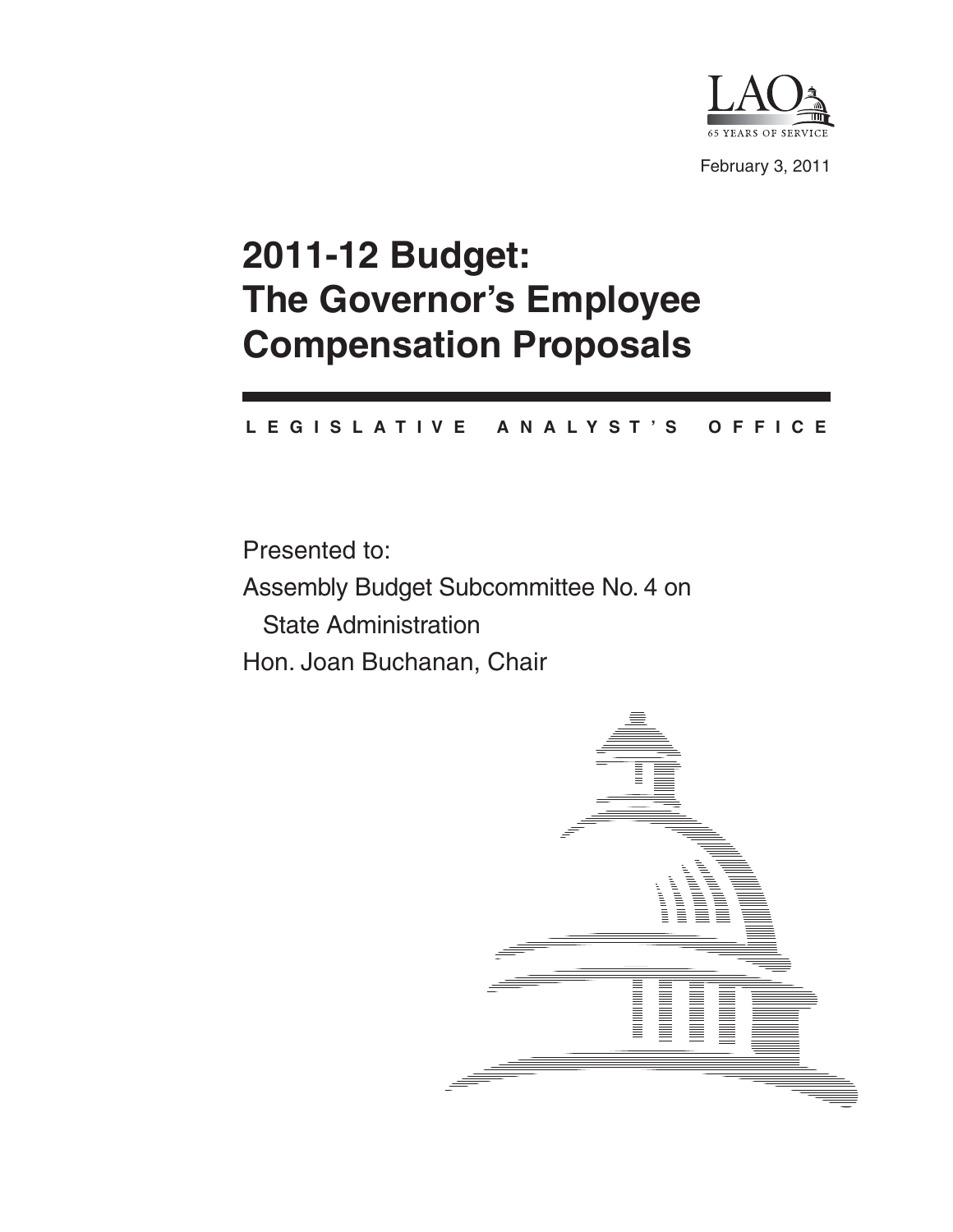

## **Employee Compensation Background**





**Estimated Total State Employment.** The state employs about 358,000 people at a salary cost of about \$23.6 billion (all funds). About two-thirds of these employees work in the executive branch.



 *223,000 Executive Branch Employees.* California Department of Corrections and Rehabilitation (CDCR) accounts for about 30 percent of the executive branch workforce. About 83 percent of the executive branch is represented by one of the state's 21 bargaining units. Most of the remaining 17 percent of the workforce are managers, supervisors, and Governor appointees.



**Z** *Costs.* Executive branch employee compensation accounts for about 12 percent of projected General Fund expenditures in 2011-12. It includes: \$7 billion in salaries and \$3.4 billion in benefits.

#### LEGISLATIVE ANALYST'S OFFICE 1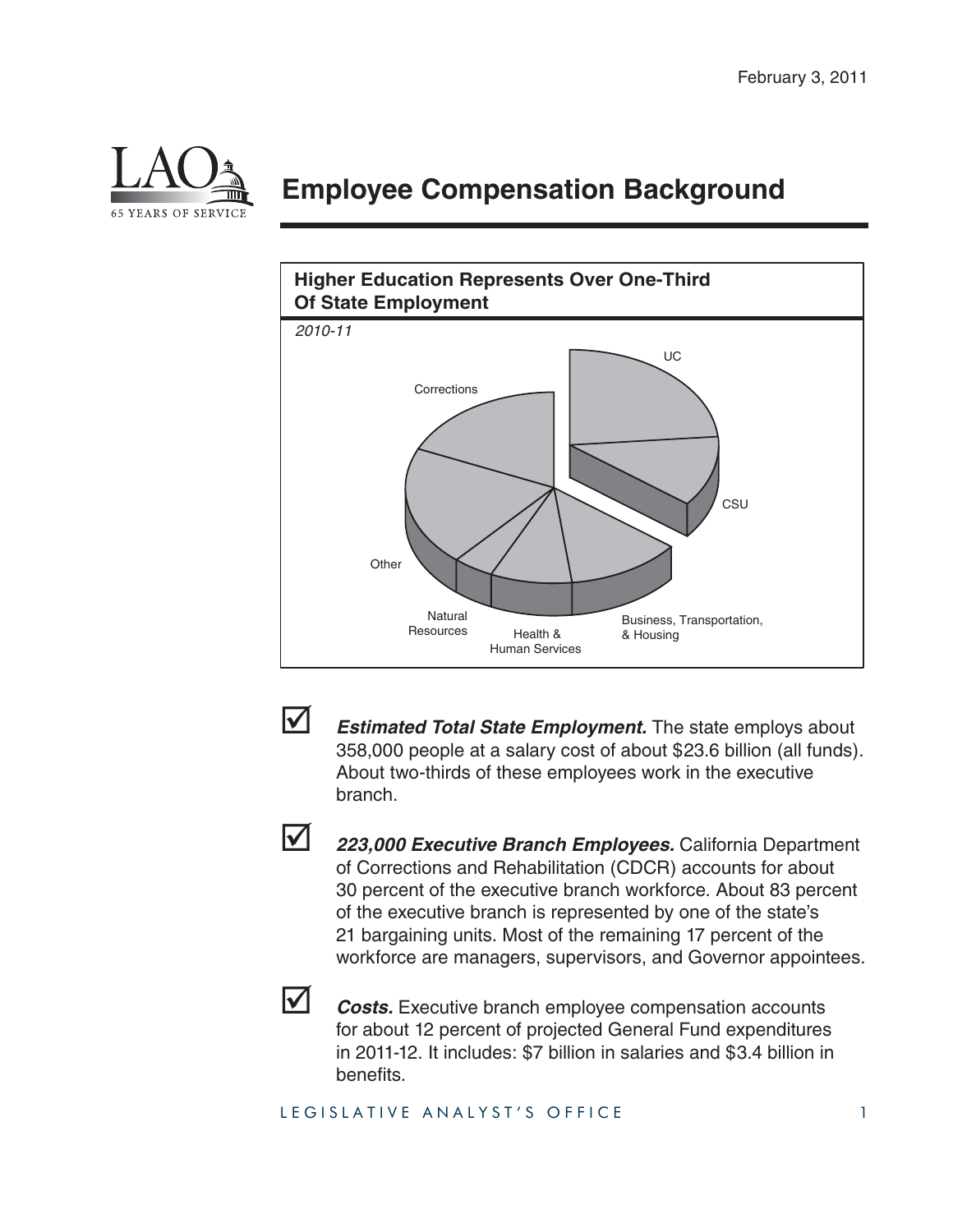

### **Memorandum of Understanding (MOU) Process**

*Ralph C. Dills Act.* With passage of the Dills Act in 1977, the Legislature authorized collective bargaining between unions representing rank-and-file state employees and the administration.



**12** Legislature and Employee Ratification. The Legislature and bargaining unit members must ratify the key provisions of MOUs in order for them to take effect. In addition, under the Dills Act, the Legislature annually may choose whether to appropriate funds in the budget to continue the financial provisions of each MOU.



 *Fiscal Analysis Requirement.* Section 19829.5 of the Government Code—approved by the Legislature in 2005 requires the Legislative Analyst's Office (LAO) to produce a fiscal analysis of tentative MOUs within ten days of receiving them and specifies that legislative ratification of MOUs should not occur until either the LAO has presented its review or ten days have passed from the time the LAO received the MOUs.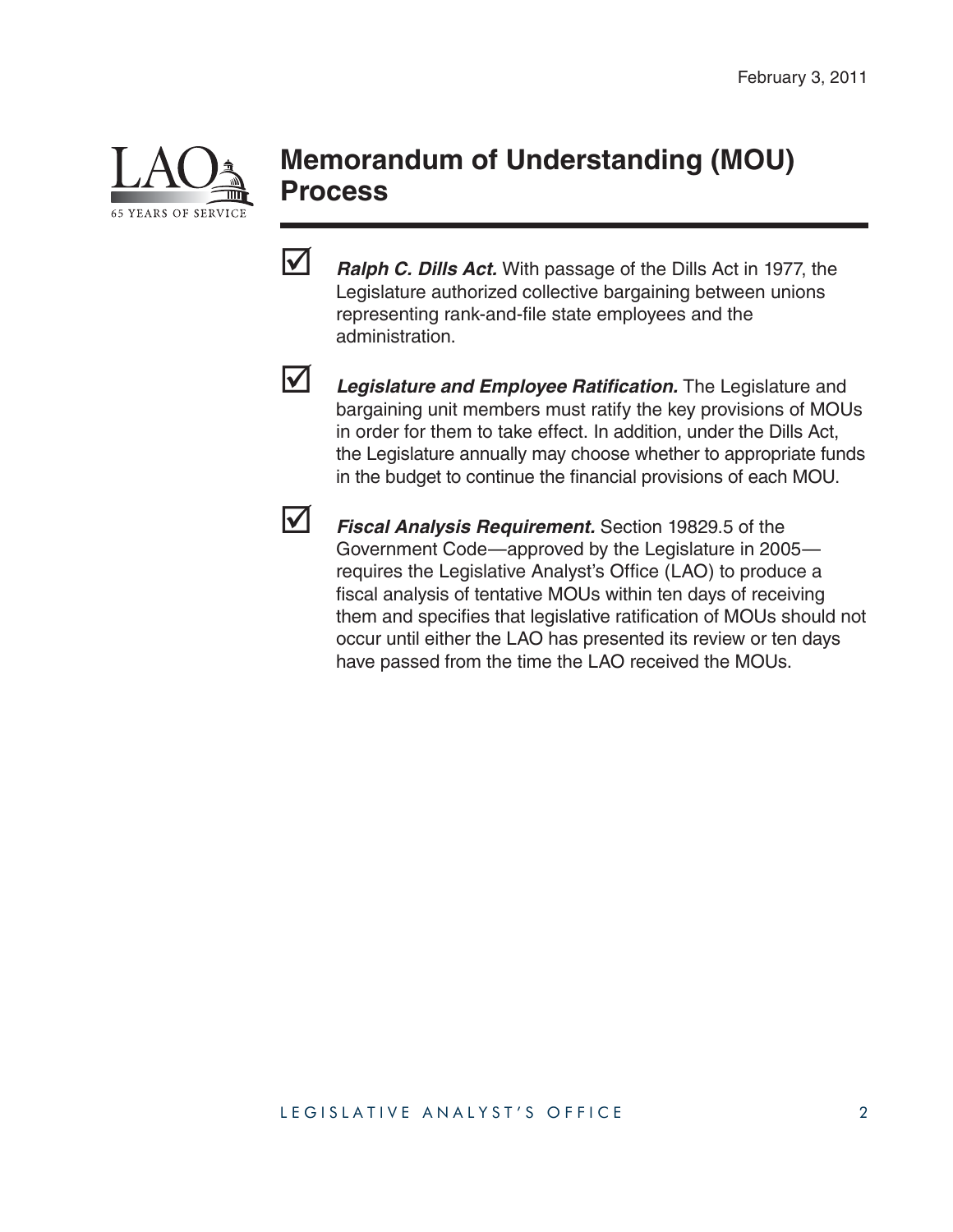

# **Current Status of Bargaining Unit Contracts**

| <b>Status of State Employee</b><br><b>Collective Bargaining Agreements</b> |                                |                              |
|----------------------------------------------------------------------------|--------------------------------|------------------------------|
|                                                                            | Percent of<br><b>Workforce</b> | <b>MOU Ratification Bill</b> |
| <b>Bargaining Units With New Contracts</b>                                 |                                |                              |
| 1-Administrative, Financial, and Staff Services                            | 21.1%                          | AB 1625 (J. Pérez)           |
| 3-Educators and Librarians (Institutional)                                 | 1.0                            | AB 1625 (J. Pérez)           |
| 4-Office and Allied                                                        | 12.4                           | AB 1625 (J. Pérez)           |
| 5-Highway Patrol                                                           | 3.0                            | SB 846 (Correa)              |
| 8-Firefighters                                                             | 2.3                            | AB 1592 (Buchanan)           |
| 11-Engineering and Scientific Technicians                                  | 1.1                            | AB 1625 (J. Pérez)           |
| 12-Craft and Maintenance                                                   | 4.8                            | SB 846 (Correa)              |
| 14-Printing Trades                                                         | 0.2                            | AB 1625 (J. Pérez)           |
| 15-Allied Services (Custodial, Food, Laundry)                              | 2.0                            | AB 1625 (J. Pérez)           |
| 16-Physicians, Dentists, and Podiatrists                                   | 0.8                            | AB 1592 (Buchanan)           |
| 17-Registered Nurses                                                       | 2.2                            | AB 1625 (J. Pérez)           |
| 18-Psychiatric Technicians                                                 | 2.7                            | SB 846 (Correa)              |
| 19-Health and Social Services/Professional                                 | 2.3                            | AB 1592 (Buchanan)           |
| 20-Medical and Social Services                                             | 1.5                            | AB 1625 (J. Pérez)           |
| 21-Education and Libraries (Noninstitutional)                              | 0.3                            | AB 1625 (J. Pérez)           |
| <b>Percentage of Workforce With New Contracts</b>                          | 57.7%                          |                              |
| <b>Bargaining Units With Expired Contracts</b>                             |                                |                              |
| 2-Attorneys                                                                | 1.6%                           | Expired                      |
| 6-Correctional Peace Officers                                              | 13.8                           | Expired                      |
| 7-Protective Services and Public Safety                                    | 3.0                            | Expired                      |
| 9-Professional Engineers                                                   | 4.9                            | Expired                      |
| 10-Professional Scientific                                                 | 1.2                            | Expired                      |
| 13-Stationary Engineer                                                     | 0.4                            | Expired                      |
| <b>Percentage of Workforce With Expired Contracts</b>                      | 25.0%                          |                              |
| <b>Supervisors and Managers</b>                                            | 17.3%                          | Not Applicable               |



 *Most Employee Bargaining Units Have Active Contracts.* As indicated above, most bargaining units have active MOUs.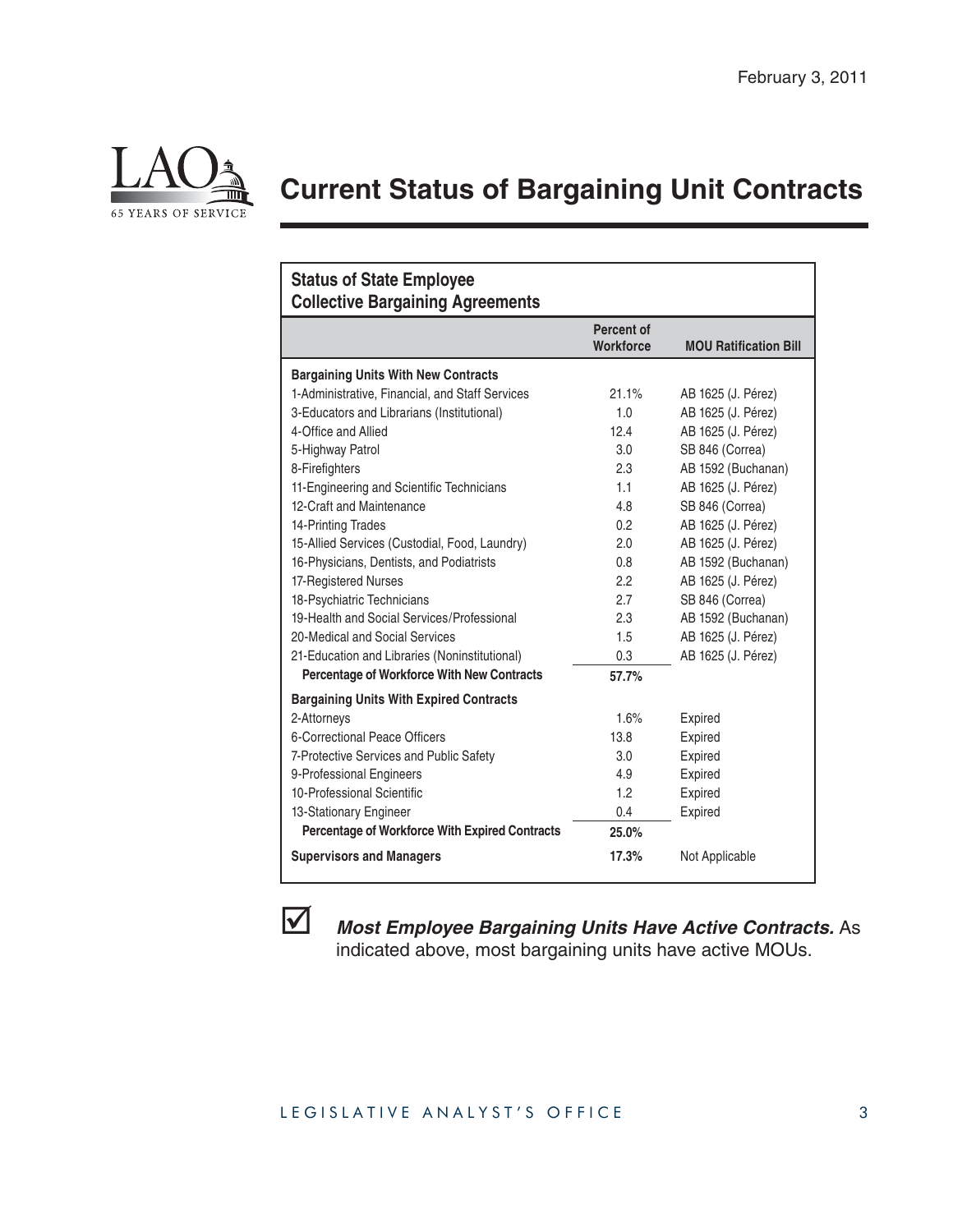

### **Status of State Employee Cost Savings Policies**

#### **Major Employee Compensation Policies Resulting From Collective Bargaining and Administrative Actions**

(Excludes Legislative, Judicial, and University Employees)

|                                                                                                      |                                           | <b>Employees in Bargaining Units</b>                                     |                                                                |
|------------------------------------------------------------------------------------------------------|-------------------------------------------|--------------------------------------------------------------------------|----------------------------------------------------------------|
|                                                                                                      | <b>Managers and</b><br><b>Supervisors</b> | <b>With Current</b><br><b>Collective Bargaining</b><br><b>Agreements</b> | <b>With Expired Collective</b><br><b>Bargaining Agreements</b> |
| <b>Unpaid Leave Days</b>                                                                             |                                           |                                                                          |                                                                |
| One per month for 12 months,<br>"Personal Leave Program"                                             | Yes                                       | Yes, except Units 5<br>and 8                                             | No                                                             |
| Three per month "furlough" pursuant to<br>executive orders                                           | No                                        | No                                                                       | Yes, with limited<br>exceptions                                |
| <b>Retirement</b>                                                                                    |                                           |                                                                          |                                                                |
| Increased employee contributions                                                                     | Yes                                       | <b>Yes</b>                                                               | No.                                                            |
| New formula for new state employees                                                                  | Yes                                       | Yes                                                                      | Yes                                                            |
| Other                                                                                                |                                           |                                                                          |                                                                |
| Two floating paid leave days annually                                                                | Yes                                       | Yes, except Units 5, 8,<br>12, 16, 18, and 19 <sup>a</sup>               | No                                                             |
| Employees at top step get a pay<br>increase in 2012 or 2013                                          | Yes                                       | Yes                                                                      | <b>No</b>                                                      |
| During collective bargaining agreement,<br>salaries continuously appropriated<br>during late budgets | <b>No</b>                                 | Yes                                                                      | No.                                                            |
| a Unit 19 receives one floating paid leave day annually.                                             |                                           |                                                                          |                                                                |



*State Employee Cost Savings Policies.* The above figure summarizes the recently adopted cost savings policies that apply to: managers and supervisors, employees in bargaining units with active MOUs, and employees in bargaining units with expired MOUs.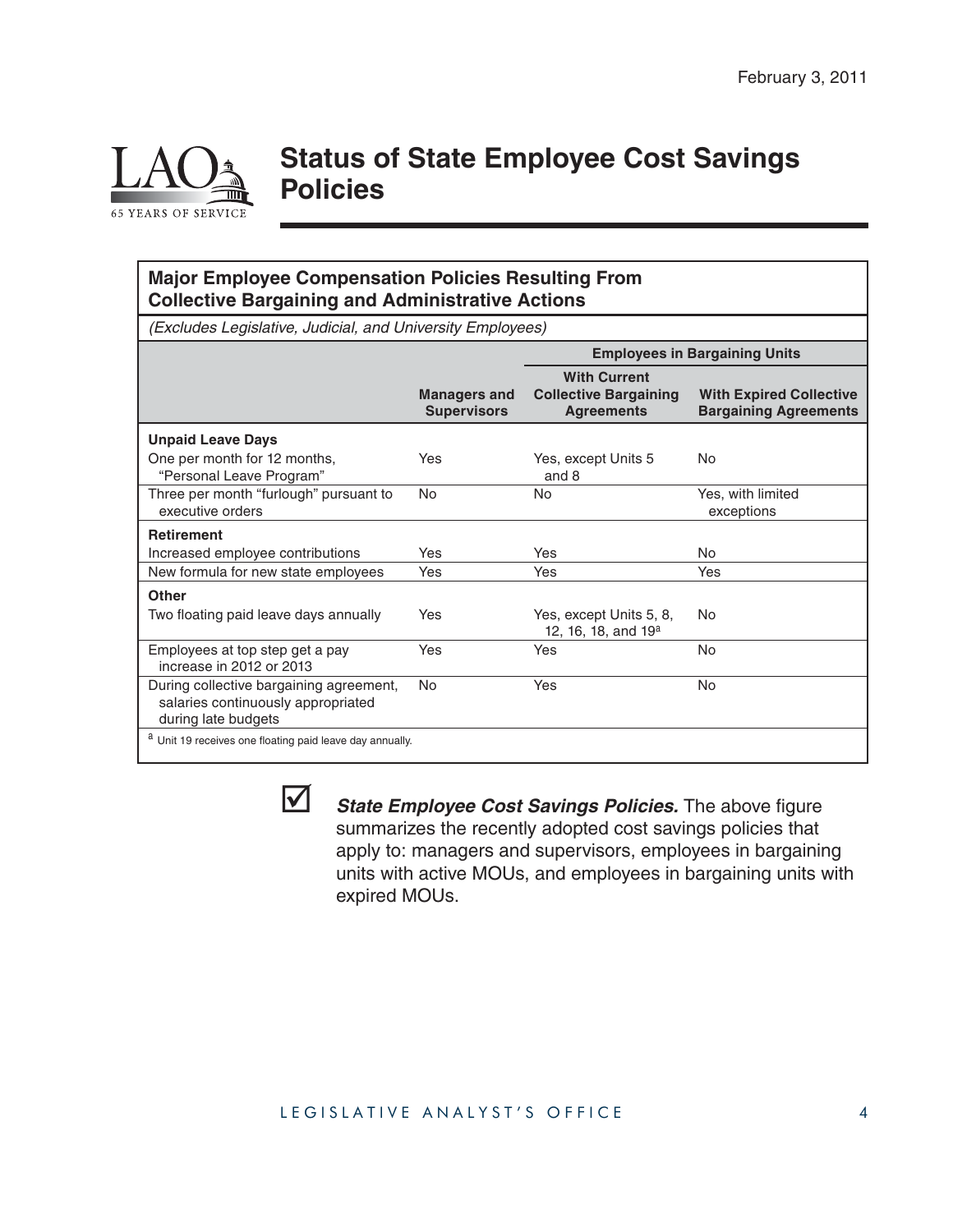

### **2010-11 Budget Assumed \$1.5 Billion in General Fund Savings**



 *Collective Bargaining and Administrative Actions: \$896 Million General Fund (\$661 Million Other Funds).* The budget assumed that the state would reduce General Fund employee compensation costs through (1) new contracts and (2) administrative actions that affect employees with expired contracts and employees not represented by unions.



 *5 Percent Workforce Cap: \$450 Million General Fund (\$353 Million Other Funds).* The budget assumed additional General Fund savings resulting from an unallocated cut to personnel costs across all departments.



 *Operating Expenses and Equipment (OE&E): \$130 Million General Fund.* Associated with the workforce cap, the budget assumed that the state would capture \$130 million in OE&E savings.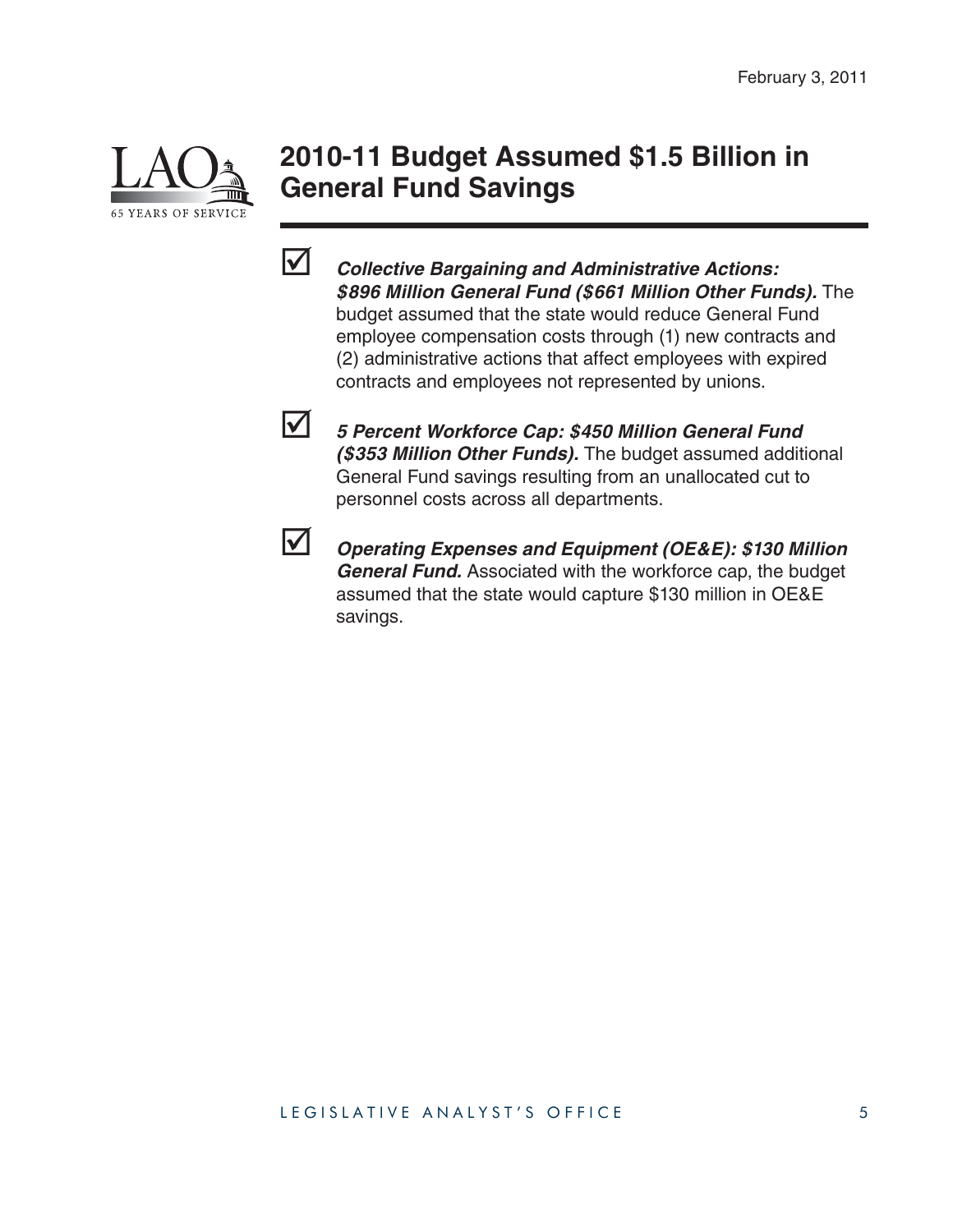

### **Administration: One-Third of 2010-11 Budget Savings Unachievable**



 *Erosions in Collective Bargaining and Administrative Actions Savings: \$166 Million General Fund (\$764,000 Other Funds).* The Governor assumes that the contracts negotiated in 2010 and the administrative actions to cut employee compensation will fail to achieve the targeted savings.



 *Erosions in Workforce Cap: \$281 Million General Fund (\$48 Million Other Funds).* The CDCR will miss its savings target by \$272 million. Three other departments—Department of Developmental Services, Department of Social Services, and Department of Veterans Affairs (DVA)—also are unable to cut personnel costs to achieve their full workforce cap savings.



**M** *Erosions in OE&E Savings: \$100 Million General Fund.* The administration assumes the state will only capture \$30 million of the anticipated OE&E savings.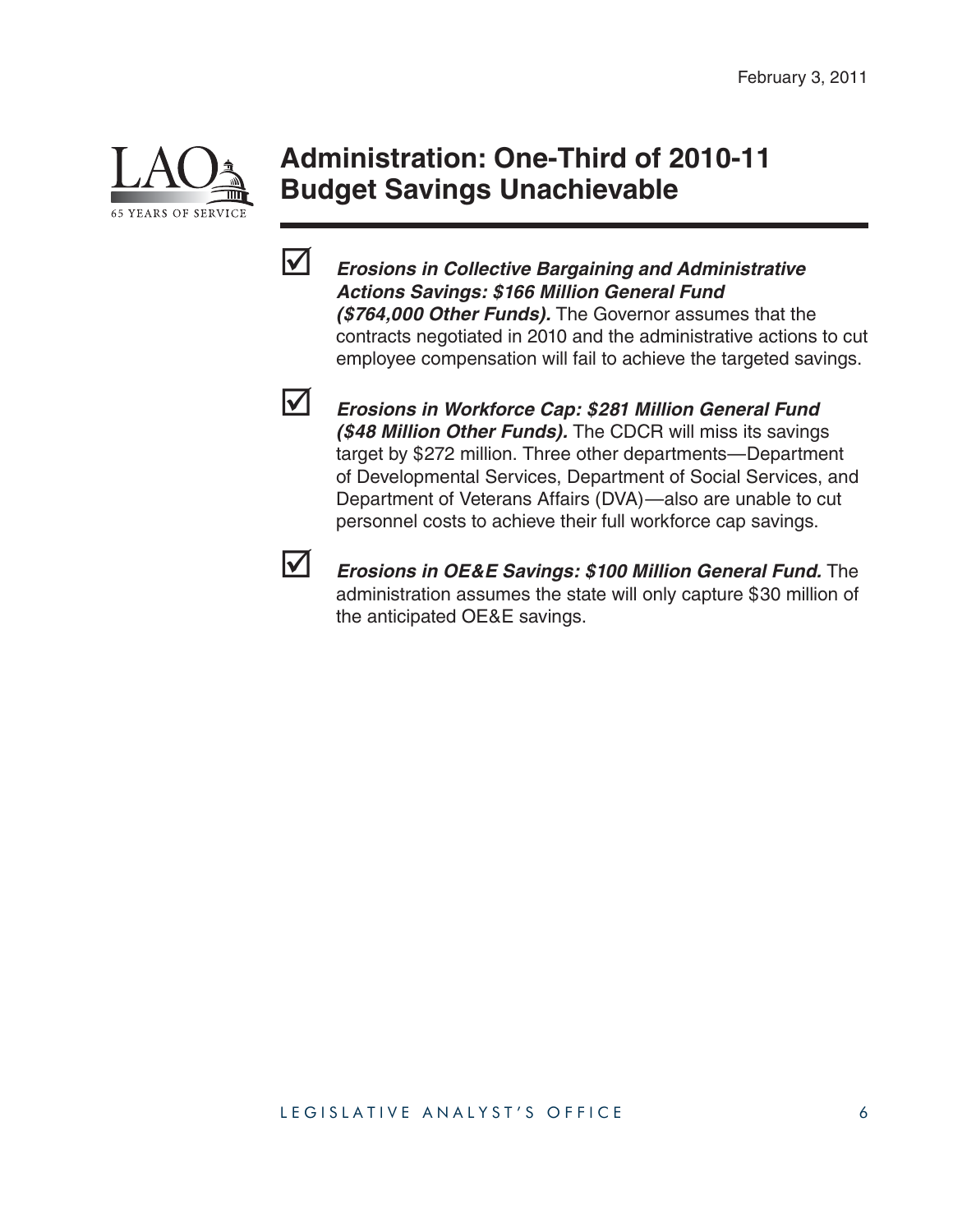

### **Governor's Proposal for 2011-12: \$580 Million General Fund (\$405 Million Other Funds) in New Solutions**



*Collective Bargaining and Administrative Actions.* **The** budget assumes that the state will save \$308 million General Fund (\$207 million other funds) through administrative actions and collective bargaining with the six bargaining units with expired contracts. This estimate assumes that the new MOUs will reduce salary costs for these bargaining units by 10 percent.

**V** *Core Health Care Plan Option.* The state's contribution to employee health care is based on the average cost of the four health plans with the most enrolled state employees. Beginning in the 2012 calendar year, the administration proposes adding a new health plan that provides somewhat less coverage at a lower premium. The budget assumes that this plan will attract enough employees so that the state will realize \$72 million in General Fund savings (\$36 million other funds) in the budget year.

**1** \$200 Million Unallocated Cut. The Governor proposes an unallocated \$200 million cut in General Fund state operations (\$163 million other funds) to improve efficiency. The budget suggests that the cut will focus on (1) reorganizing programs and departments to reduce duplication and inefficiencies; (2) reviewing state peace officer and safety classifications; and (3) reducing costs in other areas like contracting, fleet operations, and cell phone use.



**V** Workforce Cap. The budget assumes that the departments that were unable to achieve their full workforce cap savings in 2010-11 will achieve these savings in 2011-12. (The DVA, however, is given a partial exemption from the workforce cap.)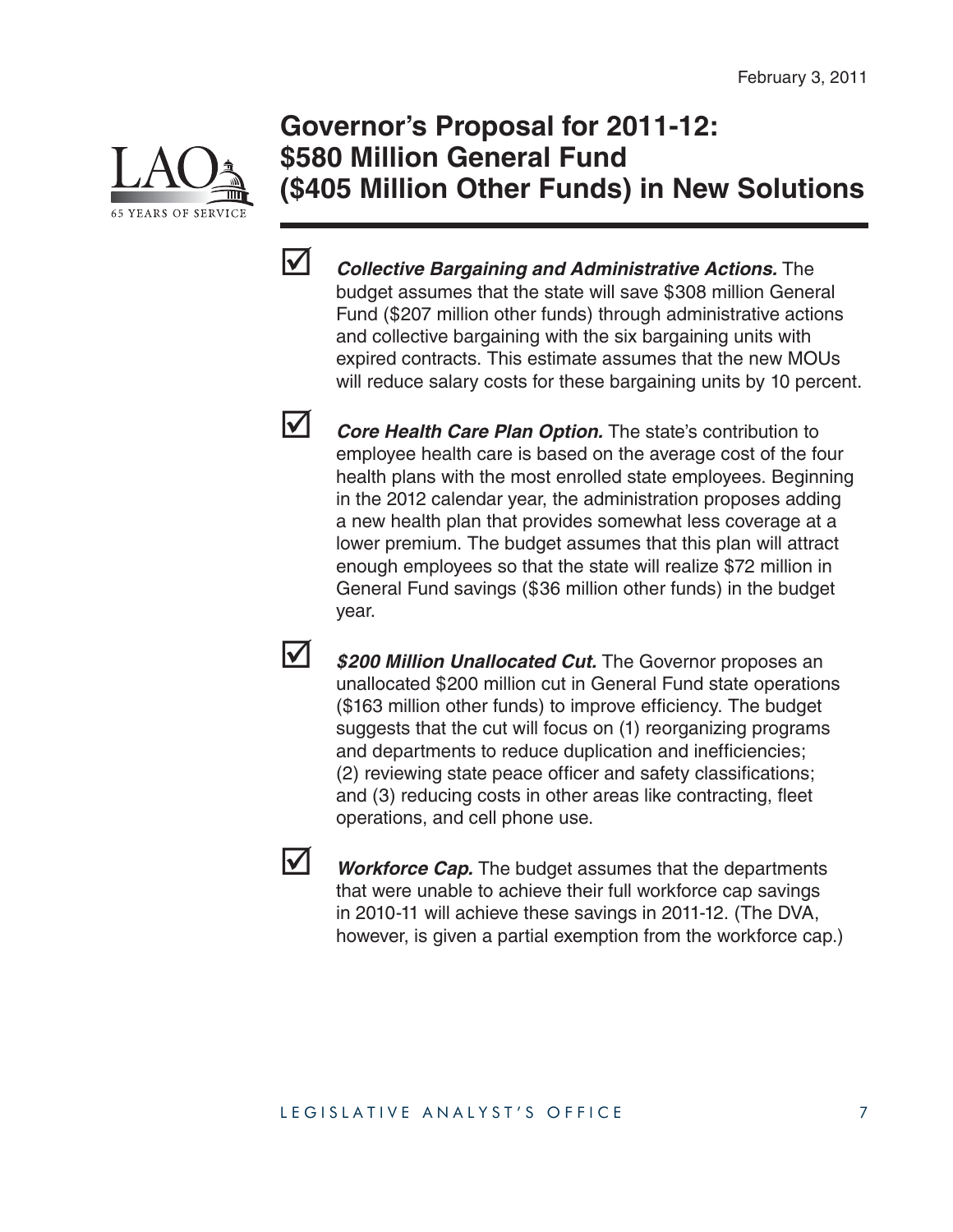

### **LAO Assessment: Half of New Savings Not Likely**



*Collective Bargaining.* The 15 MOUs negotiated in 2010 achieved 8 percent to 10 percent savings in employee compensation. Unless the contracts with the remaining six bargaining units achieve savings at the top end of this spectrum, the state will not realize the savings anticipated in the budget. If the contracts provide 8 percent savings, for example, over \$60 million in assumed General Fund savings (\$40 million other funds) would not be realized.

**Mew Health Plan.** A plan that is less expensive than the current health plans will likely have less coverage. Because the state workforce is aging, we are cautious in assuming that many employees would be attracted to a plan with fewer benefits.



**V** *Unallocated Cuts.* It is unclear how departments would achieve these additional proposed reductions. Further, unallocated reductions effectively remove the Legislature from the decision-making process—leaving departments to make reductions based upon the administration's priorities rather than the Legislature's priorities.



 *Full Workforce Cap Savings Unlikely.* The administration assumes the three departments—including CDCR—that were unable to fully achieve their workforce cap savings in 2010-11 will do so in the budget year. The CDCR has a significant structural shortfall and, to our knowledge, has no plan to achieve these workforce cap savings.